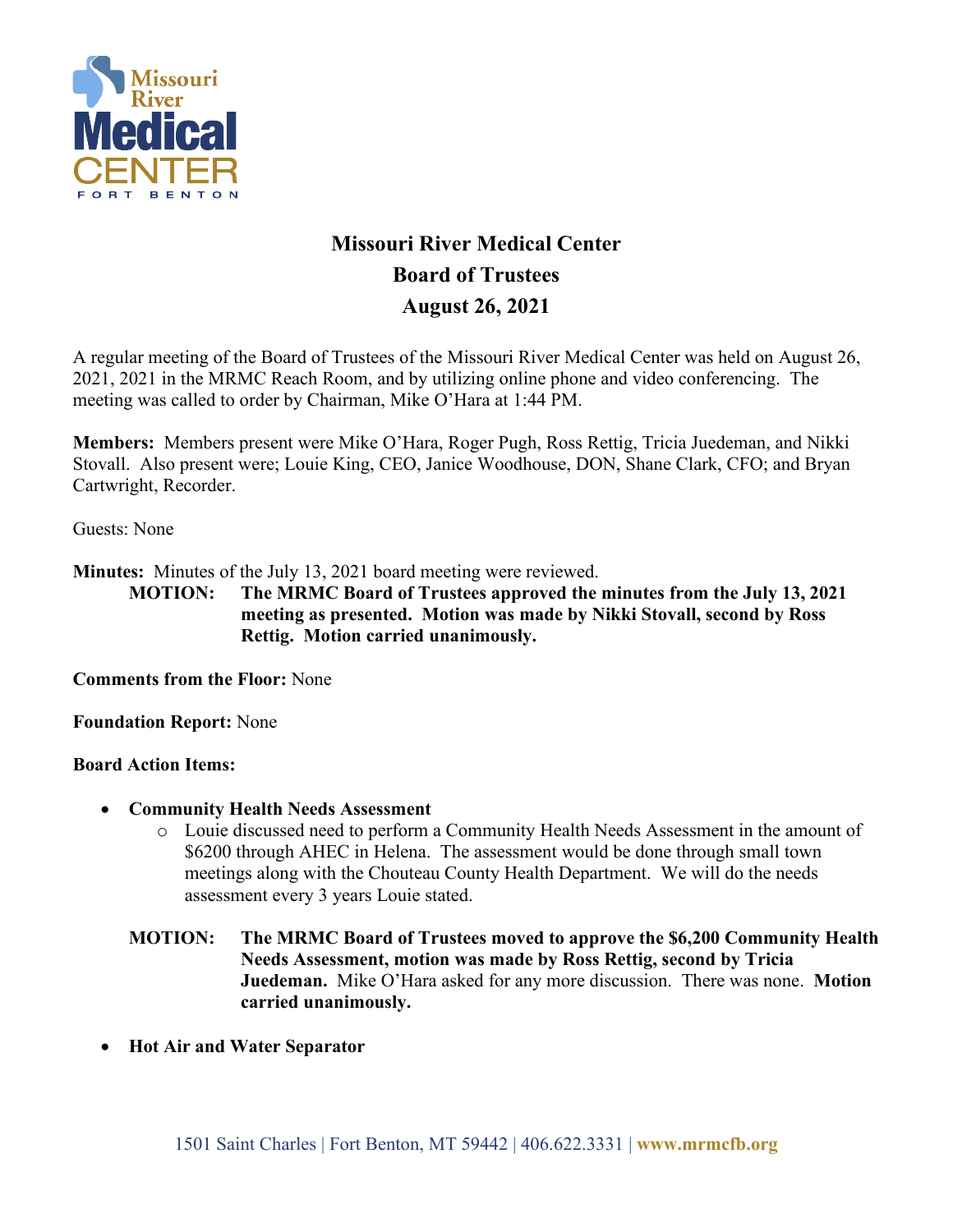

o Louie discussed need to replace the boiler hot air and water separator. Doug Simpson Maintenance manager showed Louie the leaking part. Central Plumbing and Heating quoted \$7089.00 for the repairs.

## **MOTION: The MRMC Board of Trustees moved to approve the \$7089 Hot Air and Water Separator repair, motion was made by Nikki Stovall, second by Tricia Juedeman.** Mike O'Hara asked for any more discussion. There was none. **Motion carried unanimously.**

## • **Cyber Insurance**

o Louie and Shane have researched two companies referred by Benefis. Ransomware has started to target small hospitals. Great American is the facilities current Cyber Insurance carrier. New policies are very expensive. We would like to conduct a security risk assessment to show to insurance companies to show results to help negotiate rates. Bryan Cartwright will work to complete questionnaires as he knows the MRMC Environment, Louie stated.

## **MOTION: Action tabled**.

## • **Nursing Services – DON/COO Report**

o Janice stated there have been a few retirements lately, and that we do have help wanted advertisements out there. We are still utilizing traveling nurses as well. Janice stated that Shelly Allderdice from Highwood has been hired as the new Clinic RN Manager. Tree trimming services are underway at the facility today. Continuing to update staff with Covid information. We do not provide screenings to Canada travels; however, Alluvia in Great Falls provides this service. We do provide screenings for surgeries. We are still letting families come in and visit, however MRMC limits the number to two family members at a time. Visitations for resident's mental health is important for the residents both Janice and Louie discussed. Janice discussed Nursing Home staff vaccination mandates, which MRMC does not need to follow because of its critical access hospital classification. If CMS decides to mandate vaccines for all long-term care direct care workers, there will be unvaccinated employees that will need to get the vaccine to be able to work at MRMC. With Long Term Care patients, we are watching the federal guidelines carefully. We are purchasing 30 new mattresses with Covid funding Janice stated.

## • **Financial Services Report**

o Shane Clark provided July Financials, see attached. Shane stated that or the month of July, operating income after the tax subsidy was \$1.7k which was below budget by \$1.7k.